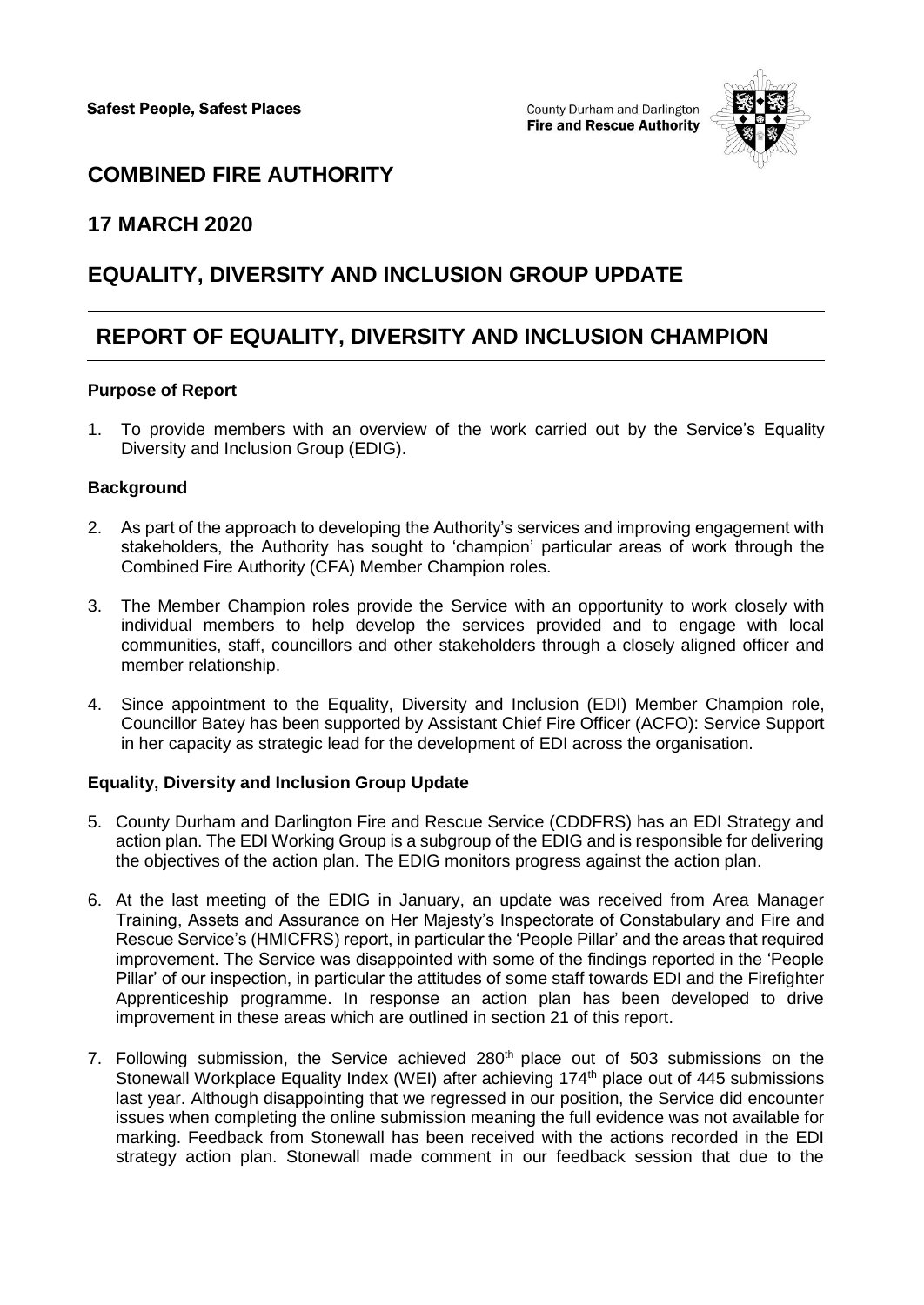problems with the submission our result did not reflect the amount of positive work the Service has undertaken.

8. The Equality Act 2010 lists 9 protected characteristics and protects people against discrimination. Each protected characteristic is assigned a member of the Service Leadership Team (SLT) and a member of the EDIG in the role of Equality Champions outlined in Table 1 below. The Equality Champions take responsibility to promote and support the work of the Service in their allocated strand. An apprentice from Cohort 3 has been assigned to each strand of equality to assist in the design and development of initiatives in support of the Equality Champions.

#### **Table 1**

| <b>Protected Characteristic</b> | <b>Equality Champions</b>                   |
|---------------------------------|---------------------------------------------|
| Age                             | Keith Lazzari & Sarah Litt                  |
| <b>Disability</b>               | Steve Wharton, Mandy Dixon & Vanessa Davies |
| Gender Reassignment             | Keith Carruthers & Lindsay Blake            |
| Marriage & Civil Partnership    | Tony Hope & Steve Smith                     |
| <b>Pregnancy and Maternity</b>  | Rob Cherrie & Tracy Ridley                  |
| Race                            | Sarah Nattrass & Gavin Meisuria             |
| Religion or Belief              | Keith Wanley & Lee Brown                    |
| Gender                          | Robin Turnbull & Sharon Lewin               |
| <b>Sexual Orientation</b>       | <b>Stuart Errington &amp; Sue Dolding</b>   |

- 9. Continuous Professional Development (CPD) sessions are to be introduced at each EDIG meeting. Each Equality Champion will deliver an educational session to refresh the knowledge and understanding of the members of the EDIG.
- 10. The Service's website contains business and home fire safety information in various languages. Videos have been produced in English, Polish, Arabic and with sign language and all video content intended to deliver specific messaging is designed to be easy to understand without the need for language or noise.
- 11. Members of the EDIG attended the Ability not Disability and the Black, Asian and Minority Ethnic (BAME) conferences hosted by Tyne and Wear FRS and the Asian Fire Services Association (AFSA) Annual Conference hosted by South Yorkshire FRS entitled 'Diversity is a reality, inclusion is a choice for the fire and rescue service'.
- 12. ACFO: Service Delivery, Cllr Batey and members of the EDIG and Service Football Team attended the 'Tackling Homophobia in North East Football 2019 Conference at the Stadium of Light, Sunderland. The conference was jointly organised by Durham Football Association and Durham Pride UK with the aim of improving opportunities for the Lesbian, Gay, Bisexual and Transgender (LGBT) community to take an active part in grassroots football and also to raise awareness for those already participating.
- 13. The Equality Champions for Disability hosted the first meeting of the Autism Support Network in January and are currently exploring training to increase autism awareness across the Service.
- 14. Darlington ARQ was a community-based organisation which provided a support network for the LGBT community. They notified the Service that the organisation was ceasing to exist in February and thanked us for the support we have given them through attendance at events such as Transgender Day of Remembrance, Pride and Young People of Pride (YPOP).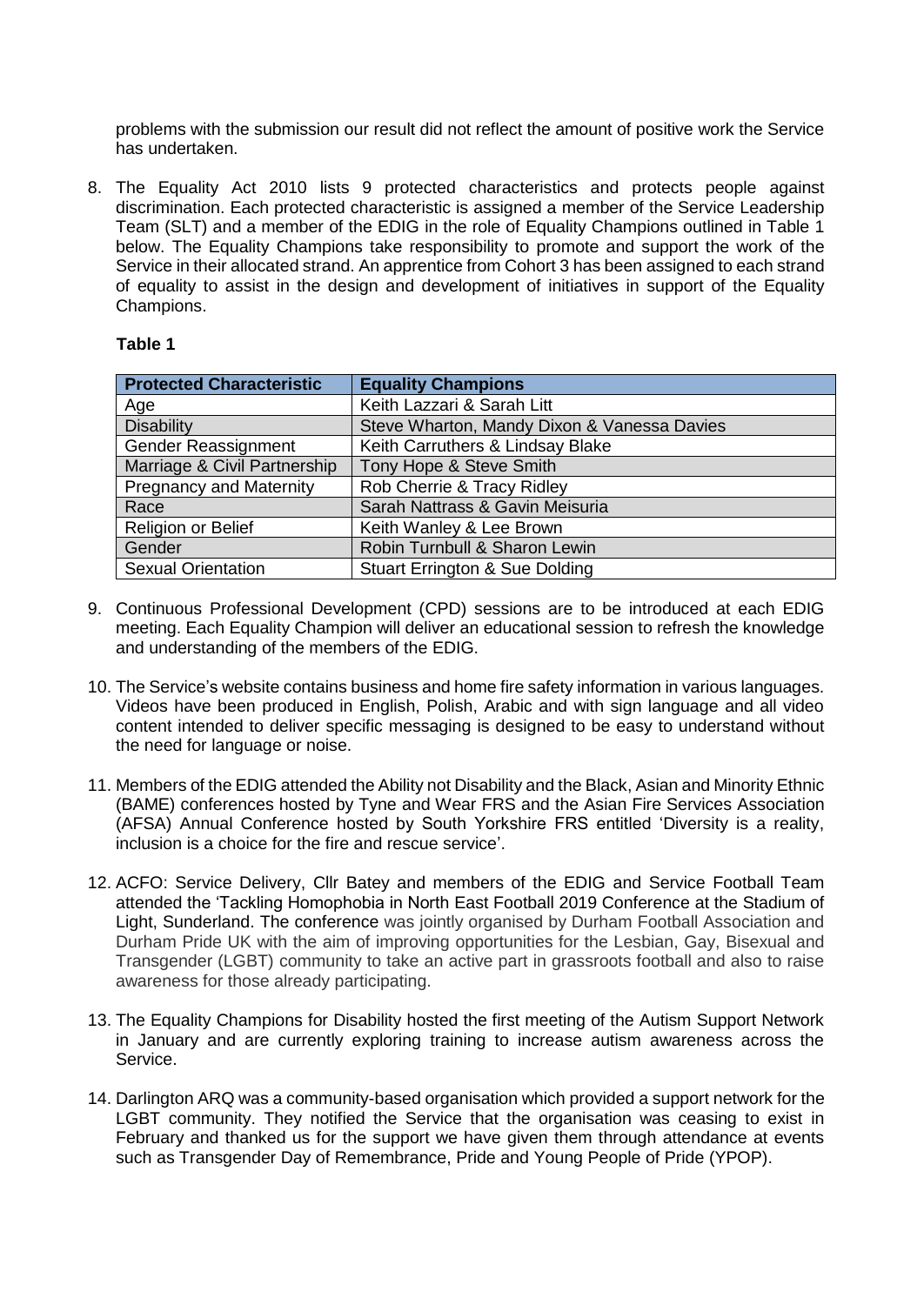- 15. The Service has registered to become a corporate member of 'Women in the Fire Service (WFS) UK'. Membership of the organisation gives a clear indication to our employees that we value the women within our organisation, and we have made a commitment to support them. WFS can provide training and development opportunities and support mechanisms.
- 16. The SLT Equality Champion for Gender attended the #HeForShe conference at Humberside FRS. The Service is already accredited to the movement to create a gender equal world and will use social media to further promote this. The Service is progressing accreditation to the White Ribbon campaign to support ending domestic violence against women.
- 17. The Equality Champions for LGBT and Gender Reassignment are currently involved in the consultation and planning for Durham and Darlington Pride events to be held later this year.
- 18. ACFO: Service Support represented the Service at a poignant ceremony of remembrance to mark Holocaust Memorial Day at the Queen Elizabeth Sixth Form College, Darlington. The ceremony was held in conjunction with the Darlington Hebrew Congregation and Celebrating Communities Darlington.
- 19. ACFO: Service Support attended two focus groups in January hosted by LGA research on behalf of the NJC led Inclusive Fire Service Group (IFSG), to capture the experiences of employees working within the FRS and from underrepresented groups. The first was a female firefighter focus group and the second was for EDI leads to review the IFSG strategies and progress made.
- 20. The Service will promote International Womens Day on 8 March via social media, the theme for 2020 is 'An equal world is an enabled world'.

#### **Next Steps**

- 21. The EDIG will continue to drive EDI across the organisation and in our communities with the aim to assist in the improvement of our performance in the 'People Pillar' of the HMICFRS framework. Specific actions to be taken include:
	- A strategy will be developed to provide clarity, improve understanding and the action that is to be taken with regard to positive action. We will continue to undertake positive action initiatives to increase the diversity of the workforce and to promote CDDFRS as an employer of choice. The Service has recently undertaken a regional recruitment process for wholetime firefighters which delivered 27 candidates for CDDFRS, 2 of which are female. A Trainee Course will commence on 6 April 2020 with a fourth cohort of apprentices beginning their careers with the Service in September.
	- In collaboration with Durham University Business School, our third culture survey will be launched in May. The survey will gather responses from staff on the impact of workplace factors on employees, in particular perceptions of fairness and how this affects service delivery to the public. The aim of the survey is to ascertain how key measures used have changed since the last survey in 2018 and to investigate factors that are having an impact on our staff and which were identified in the HMICFRS report, to identify priorities for action. The survey will expand the demographic information collected on respondents with the aim of increasing the understanding of the results to enable the implementation of targeted improvements. A communications plan will be developed prior to the launch to increase confidence and understanding of the survey.